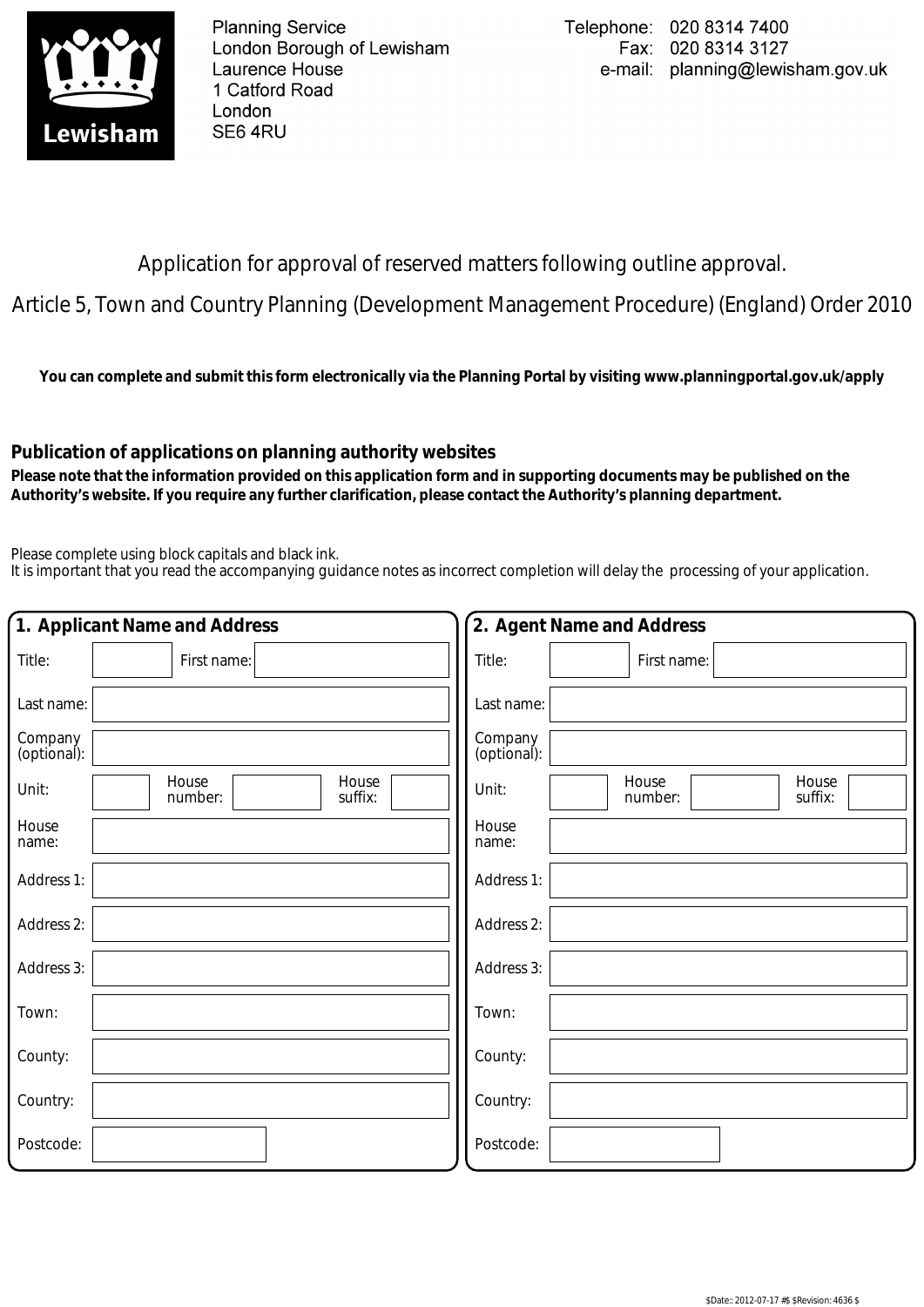| 3. Site Address Details                                                                                                                                                                                                                                                                                   | 4. Pre-application Advice                                                                                                             |
|-----------------------------------------------------------------------------------------------------------------------------------------------------------------------------------------------------------------------------------------------------------------------------------------------------------|---------------------------------------------------------------------------------------------------------------------------------------|
| Please provide the full postal address of the application site.                                                                                                                                                                                                                                           | Has assistance or prior advice been sought from the local                                                                             |
| House<br>House<br>Unit:<br>suffix:<br>number:                                                                                                                                                                                                                                                             | authority about this application?<br>Yes<br>No                                                                                        |
| House<br>name:                                                                                                                                                                                                                                                                                            | If Yes, please complete the following information about the advice<br>you were given. (This will help the authority to deal with this |
| Address 1:                                                                                                                                                                                                                                                                                                | application more efficiently).<br>Please tick if the full contact details are not                                                     |
| Address 2:                                                                                                                                                                                                                                                                                                | known, and then complete as much as possible:                                                                                         |
| Address 3:                                                                                                                                                                                                                                                                                                | Officer name:                                                                                                                         |
| Town:                                                                                                                                                                                                                                                                                                     |                                                                                                                                       |
| County:                                                                                                                                                                                                                                                                                                   | Reference:                                                                                                                            |
| Postcode<br>(optional):                                                                                                                                                                                                                                                                                   | Date (DD/MM/YYYY):                                                                                                                    |
| Description of location or a grid reference.<br>(must be completed if postcode is not known):                                                                                                                                                                                                             | (must be pre-application submission)                                                                                                  |
| Easting:<br>Northing:                                                                                                                                                                                                                                                                                     | Details of pre-application advice received?                                                                                           |
| Description:                                                                                                                                                                                                                                                                                              |                                                                                                                                       |
|                                                                                                                                                                                                                                                                                                           |                                                                                                                                       |
|                                                                                                                                                                                                                                                                                                           |                                                                                                                                       |
|                                                                                                                                                                                                                                                                                                           |                                                                                                                                       |
| 5. Development Description                                                                                                                                                                                                                                                                                |                                                                                                                                       |
| Please indicate which reserved matter(s) you require to be determined under this application:                                                                                                                                                                                                             |                                                                                                                                       |
| Access<br>Appearance                                                                                                                                                                                                                                                                                      | Landscaping<br>Scale<br>Layout                                                                                                        |
| Please provide a description of the approved development as shown on the decision letter:                                                                                                                                                                                                                 |                                                                                                                                       |
|                                                                                                                                                                                                                                                                                                           |                                                                                                                                       |
|                                                                                                                                                                                                                                                                                                           |                                                                                                                                       |
|                                                                                                                                                                                                                                                                                                           |                                                                                                                                       |
|                                                                                                                                                                                                                                                                                                           |                                                                                                                                       |
| Reference number:<br>Date of decision:                                                                                                                                                                                                                                                                    | (date must be pre-application<br>submission) (DD/MM/YYYY)                                                                             |
| Please provide a description of the reserved matters for which you are seeking consent. Please state if the outline planning application<br>was an environment impact assessment application and, if so, confirm that an environmental statement was submitted to the planning<br>authority at that time. |                                                                                                                                       |
|                                                                                                                                                                                                                                                                                                           |                                                                                                                                       |
|                                                                                                                                                                                                                                                                                                           |                                                                                                                                       |
| Has the development already started?                                                                                                                                                                                                                                                                      | Yes<br>No                                                                                                                             |
| If Yes, please state when the development was started (DD/MM/YYYY):                                                                                                                                                                                                                                       | (date must be pre-application                                                                                                         |
|                                                                                                                                                                                                                                                                                                           | submission)                                                                                                                           |
| Has the work been completed?                                                                                                                                                                                                                                                                              | Yes<br>No<br>(date must be pre-application                                                                                            |
| If Yes, please state when the development was completed (DD/MM/YYYY):                                                                                                                                                                                                                                     | submission)                                                                                                                           |
| 6. Authority Employee / Member                                                                                                                                                                                                                                                                            |                                                                                                                                       |
| With respect to the Authority, I am: (a) a member of staff                                                                                                                                                                                                                                                | Do any of these statements apply to you?<br>No<br>Yes                                                                                 |
| (b) an elected member<br>(c) related to a member of staff                                                                                                                                                                                                                                                 |                                                                                                                                       |
| (d) related to an elected member                                                                                                                                                                                                                                                                          |                                                                                                                                       |
| If Yes, please provide details of the name, relationship and role                                                                                                                                                                                                                                         |                                                                                                                                       |
|                                                                                                                                                                                                                                                                                                           |                                                                                                                                       |
|                                                                                                                                                                                                                                                                                                           |                                                                                                                                       |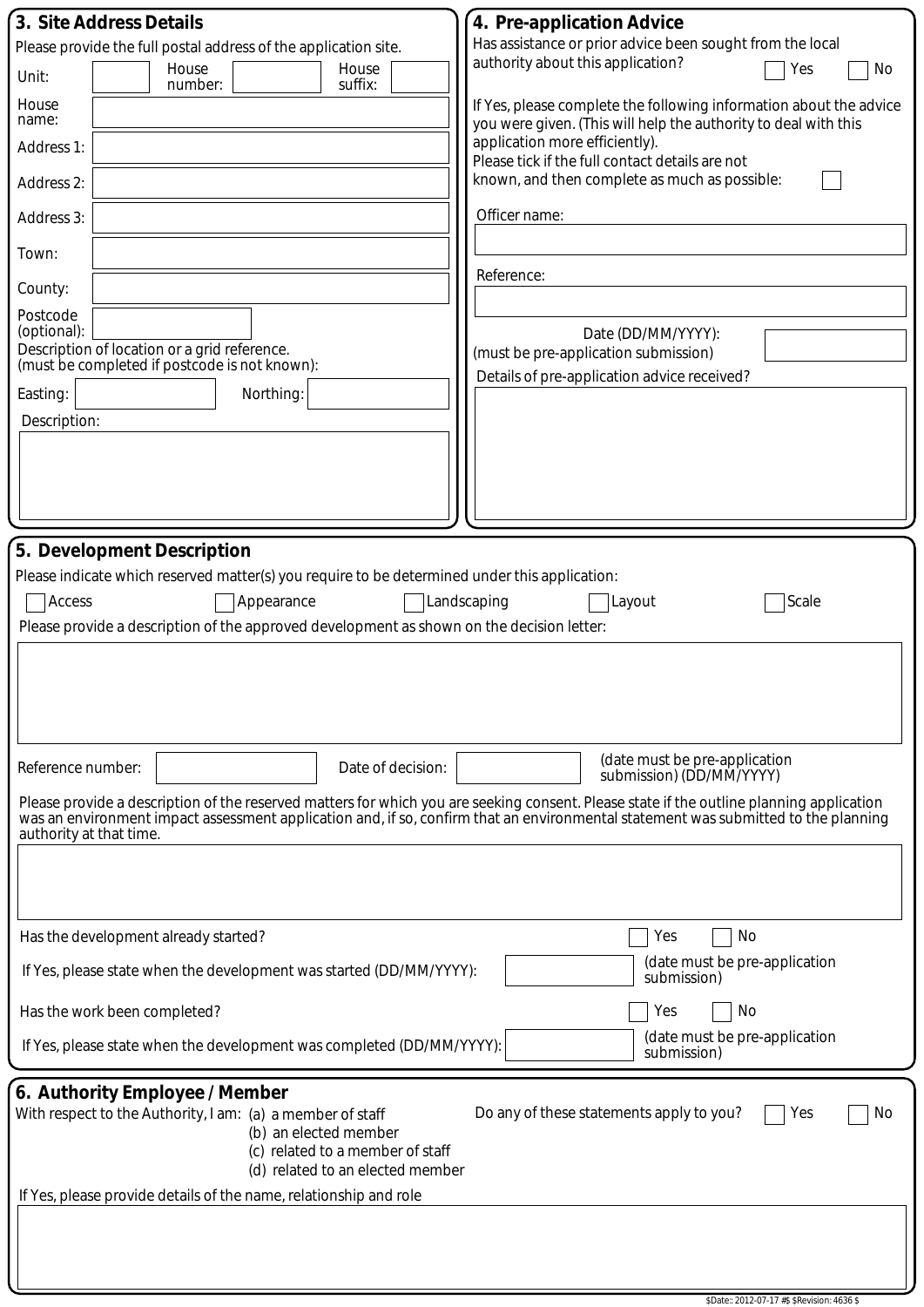## **7. Supporting Information**

Please provide the following information:

List of all relevant drawings, including reference numbers, that were approved as part of the original decision:

| Drawing | Reference Number |
|---------|------------------|
|         |                  |
|         |                  |
|         |                  |
|         |                  |
|         |                  |
|         |                  |

| List of drawing numbers submitted with |
|----------------------------------------|
| this application for approval:         |

| Drawing Number |  |  |  |
|----------------|--|--|--|
|                |  |  |  |
|                |  |  |  |
|                |  |  |  |
|                |  |  |  |
|                |  |  |  |
|                |  |  |  |
|                |  |  |  |
|                |  |  |  |

Reasons for any changes to the original drawings (if applicable):

## **8. Planning Application Requirements - Checklist**

Please read the following checklist to make sure you have sent all the information in support of your proposal. Failure to submit all information required will result in your application being deemed invalid. It will not be considered valid until all information required by the Local Planning Authority has been submitted.

| The original and 3 copies of a<br>completed and dated application form:                                                          | The correct fee:                                                                                                                                  |  |
|----------------------------------------------------------------------------------------------------------------------------------|---------------------------------------------------------------------------------------------------------------------------------------------------|--|
| The original and 3 copies of other plans<br>and drawings or information necessary to<br>describe the subject of the application: | The original and 3 copies of such plans and drawings<br>as are necessary to deal with the matters reserved<br>in the outline planning permission. |  |

## **9. Declaration**

I/we hereby apply for planning permission/consent as described in this form and the accompanying plans/drawings and additional information. I/we confirm that, to the best of my/our knowledge, any facts stated are true and accurate and any opinions given are the genuine opinions of the person(s) giving them.

| Signed - Applicant:           | Or signed - Agent: |
|-------------------------------|--------------------|
|                               |                    |
| $D_{\alpha}$ $(DD/MMN/N/N)$ . |                    |

| Date (DD/MM/YYYY): |
|--------------------|
|                    |

(date cannot be pre-application)